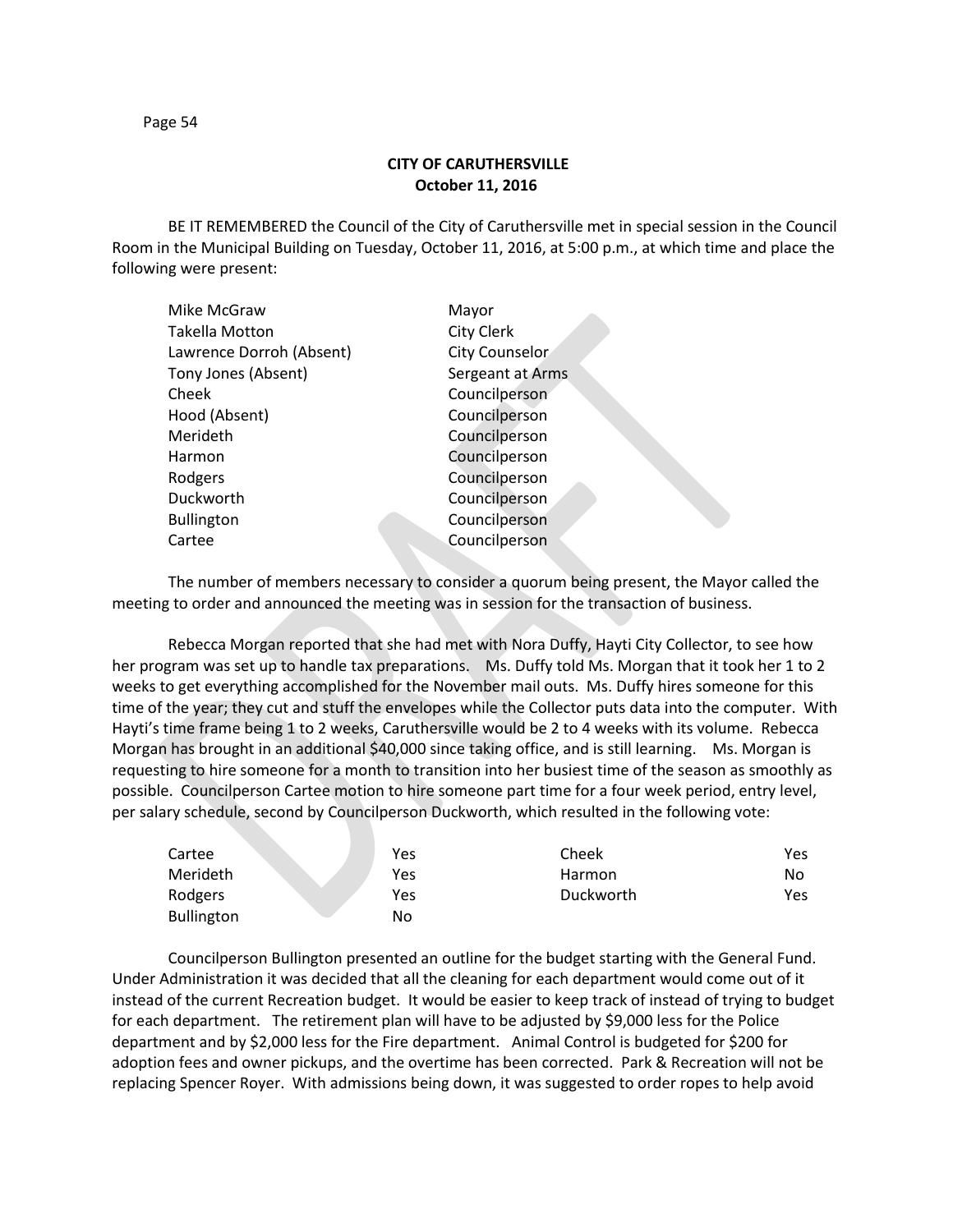someone just walking through. Infrastructure is budgeted for every year, and it is not being used. The \$20,000 for the 50/50 match for sidewalks needs to be made aware of by the citizens, and the application process reviewed by the Street & Sanitation committee, with any remaining applications being carried over to the next year. The additional \$20,000 budgeted for sidewalk repairs are for the ADA ramps. The Armory sidewalk will be budgeted for the \$8,000. Municipal Court salaries will increase by Pam Peeler's \$50 per week. It was decided that anything outlined in the General Fund could possibly be moved to the Sales Tax Fund or Capital Improvement Sales Tax if it qualifies.

The Sales Tax Fund was broken down by departments; Street department is budgeted for \$585,000 for street improvements, which includes money from the prior year in which expenses were not paid for. Street equipment is budgeted for \$25,000 for the repair of the old backhoe, \$8,000 for drain pipes, \$10,000 for parking lot sealer for one of the parks, \$85,000 for the W. 19<sup>th</sup> Drainage project, and \$8,000 for reflectivity signage. There was discussion as to funding of the W.  $19^{th}$  St., and completing the Adams St. project, from Belle to East  $9^{th}$ , Maple, to  $7^{th}$  St. Both projects were tabled until cost estimates of both projects are determined in order to make a decision for either one or both. The \$58,000 excavator will not go into the budget. There will be a budget for \$25,000 for radios, \$6,000 for self-contained breathing apparatuses, and \$34,000 for a water vehicle, the second vehicle will not be included. Park & Recreation is budgeted for \$10,000 for field work and \$20,000 for pool work/pool room, the \$20,958 outdoor park equipment will be held off for a grant proposal. Police & Fire is budgeted for \$8,475 for bunker gear, \$2,875 for fire helmets, \$5,000 for insta chains, \$2,433 for equipment/hose, and \$4,000 for a light bar for engine 3. The \$34,000 for a fire chief truck and \$34,000 for a police vehicle has been eliminated. There will be an addition of \$10,000 for bulletproof vest, instead of it being taken out of Asset Forfeiture. The library eliminated \$5,000 for a copier by getting a grant.

Street Department Fund; Terry Rushing's salary is paid out of administration at 50%, 25% from the street fund, and 25% from the sanitation fund, which may change, depending on what is done about Code Enforcement.

Sewer Extension Fund; the Magnolia project has been paid in full, it was budgeted for \$45,000, and the payments went over by \$769.28. The lift station motors are budgeted for \$60,000, and \$40,000 for the clarifier repair.

Cemetery Fund; the request for \$13,000 plus \$500 annually for renewal for mapping software died for lack of a second motion after motion was made by Councilperson Rodgers.

Library Fund; every year \$100,000 is transferred out of the General Fund to go into the library fund. It is possible that a half percent tax can be imposed to reduce the amount taken out of the General Fund.

Sanitation Fund; there is deficit spending; money has to be taken out of the General Fund to compensate for it. In order to comply with the bond covenant, the sewer fee has to increase. This can be accomplished by taking \$1.00 from the garbage fees and applying it to the sewer fee. We are actually making \$3.00 extra with the garbage fees, which is a \$1.00 more from last year.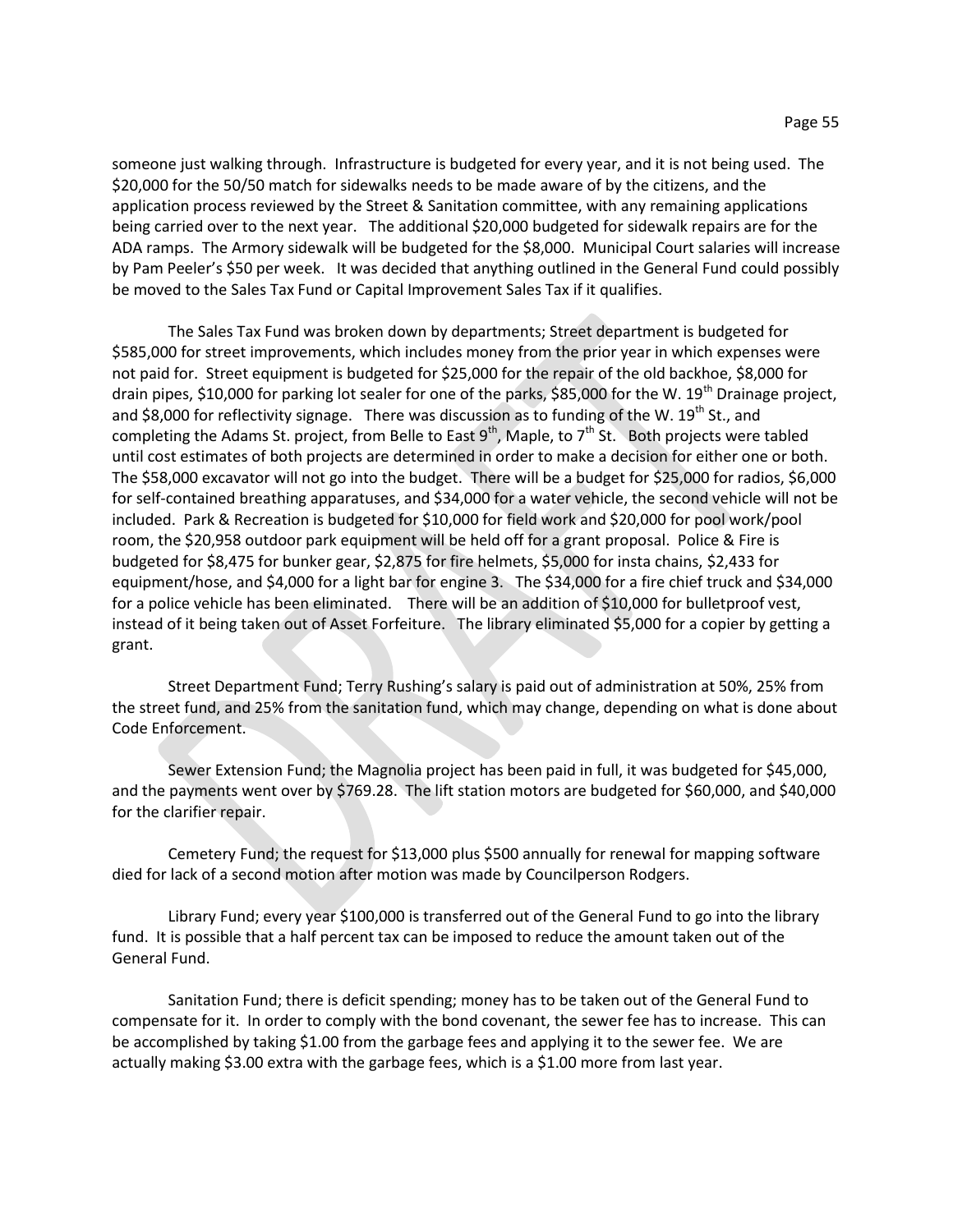## Page 56

Airport Fund; it is showing a deficit, but once a correction is made there will not be one. In the future, if there is a deficit, it's suggested to transfer from the Sales Tax Fund instead of the General Fund. If there's deficit spending for the police school budget, money will be transferred from Asset Forfeiture. The Economic Development Fund will have \$4,153 less in revenue because of an error, and the \$15,000 proposed salary for Economic Development will be eliminated. The Tourism Budget is in deficit spending, which may be eliminated once uncollected tourism taxes are paid. We may also have to look at having fireworks come out of Economic Development instead of Tourism. The Sales Tax Capital Improvement Fund will be at \$826,895.15 once the HVAC for the Recreation Center is paid for. The Community Revitalization is budgeted for \$5,000 for completion of the riverfront. The Water department budget will have adjustments after insurance for Elizabeth Hardesty has run out after November 30, 2016. The \$100,000 for the Scada System can be moved to the Sales Tax Capital Improvement Fund, and an adjustment will be made for the new hires. Paul Shaw salary was split up between two departments, and now will be in the Water department only. Asset Forfeiture; police equipment will be \$6,000 instead of \$12,000, and the K-9/Equipment/Training of Officer for \$20,000 has been taken out.

After further discussion about both drainage projects, Councilperson Harmon motion to budget for the Adams and W. 19<sup>th</sup> projects, second by Councilperson Merideth, which resulted in the following vote:

| Cartee            | Yes     | Cheek     | Yes |
|-------------------|---------|-----------|-----|
| Merideth          | Abstain | Harmon    | Yes |
| Rodgers           | Abstain | Duckworth | Yes |
| <b>Bullington</b> | Yes     |           |     |

If the City continues with the 1.5% salary increase it would cost approximately \$32,000 or if it considers a \$400 increase for full-time employees only, the approximate cost would be \$22,000. The Lagers retirement plan proposed at a L3 would cost approximately \$27,000 for this fiscal year and would increase to \$33,862 starting July 1, 2017. The new regulations for the new overtime rule will affect some of employees. Keith Davis will have to be brought up to the new rate of \$47, 476, because his overtime would push him over the required exempt standard. Teresa Tidwell would have to document any over-time, which is very little with the new hires. Takella Motton is already hourly. Randall Waldrop who has been considered as salary, but is not exempt, will have to clock in and out. Some of his duties may have to be taken on by someone else in the event he gets too much overtime. The Code Enforcement salary will have to be figured in once a decision is made.

The salary increases were tabled, Councilperson Bullington will revise the budget with and without the salary increase for comparison. Councilperson Harmon made a motion to increase the retirement to a L3, second by Councilperson Merideth, which resulted in the following vote:

| Cartee            | Yes | Cheek     | Yes |
|-------------------|-----|-----------|-----|
| Merideth          | Yes | Harmon    | Yes |
| Rodgers           | Yes | Duckworth | Yes |
| <b>Bullington</b> | Yes |           |     |